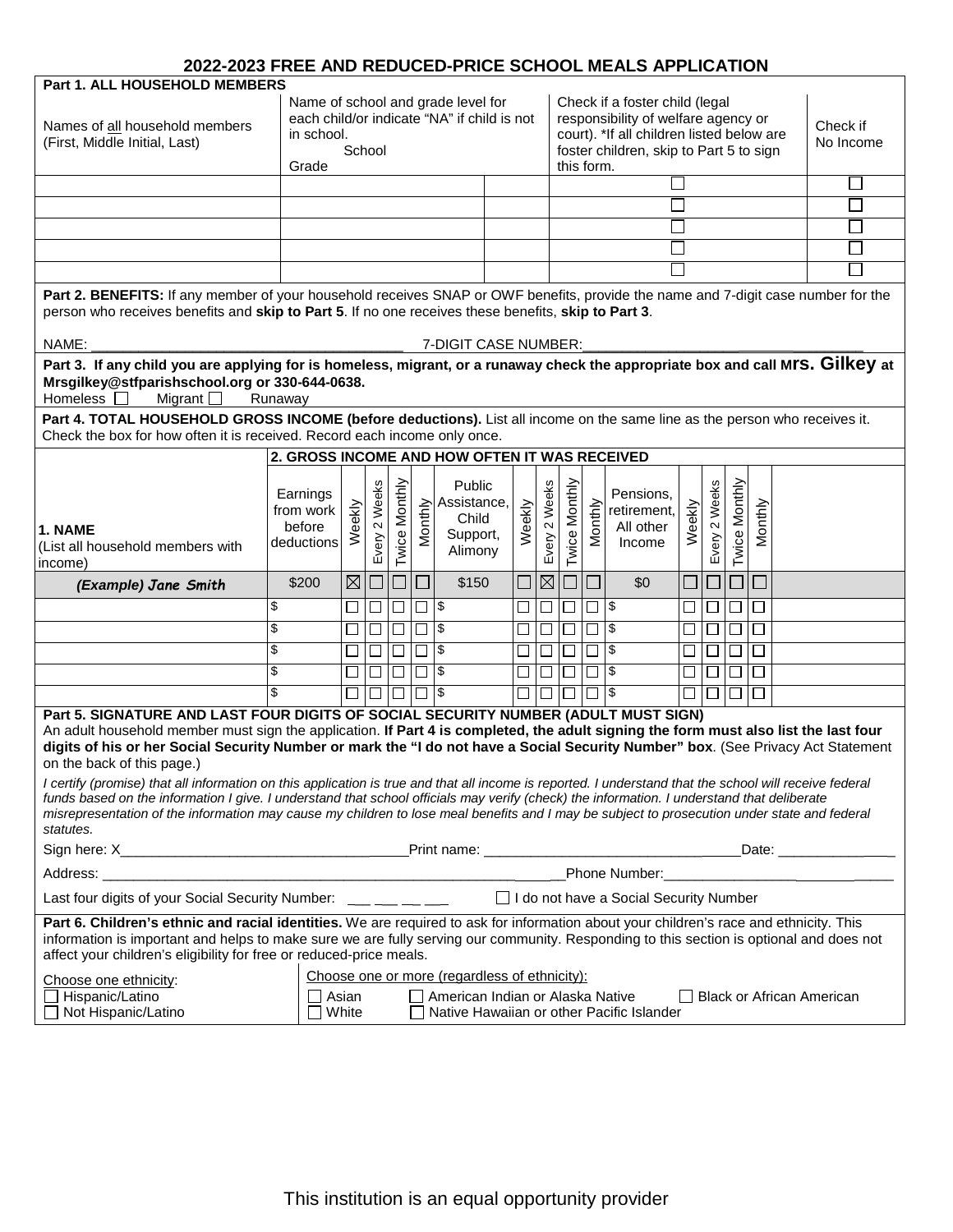1400 Independence Avenue, SW Washington, D.C. 20250-9410;

- (2) fax: (202) 690-7442; or
- (3) email: program.intake@usda.gov

## **SHARING INFORMATION WITH OTHER PROGRAMS**

Dear Parent/Guardian:

To save you time and effort, the information you gave on your Free and Reduced-Price School Meals Application may be shared with other programs for which your children may qualify. **For the following programs, we must have your permission to share your information. Sending in this form will not change whether your children get free or reduced-price meals.**

| shared with any of these programs.                                | □ No! I DO NOT want information from my Free and Reduced-Price School Meals Application                                                             |
|-------------------------------------------------------------------|-----------------------------------------------------------------------------------------------------------------------------------------------------|
| Meals Application with [name of program specific to your school]. | U Yes! I DO want school officials to share information from my Free and Reduced-Price School                                                        |
| Meals Application with [name of program specific to your school]. | ⊔ Yes! I DO want school officials to share information from my Free and Reduced-Price School                                                        |
| Meals Application with [name of program specific to your school]. | ■ Yes! I DO want school officials to share information from my Free and Reduced-Price School                                                        |
| shared only with the programs you checked.                        | If you checked yes to any or all boxes above, fill out the form below. Your information will be                                                     |
|                                                                   |                                                                                                                                                     |
|                                                                   |                                                                                                                                                     |
|                                                                   |                                                                                                                                                     |
|                                                                   |                                                                                                                                                     |
|                                                                   |                                                                                                                                                     |
|                                                                   |                                                                                                                                                     |
|                                                                   |                                                                                                                                                     |
|                                                                   | For more information, you may call Mrs. Gilkey at Mrsgilkey@stfparishschool.org or 330-644-<br>0638.<br>Return this form to: Mrs. Gilkey            |
|                                                                   | Do not complete this section. Intended for school use only<br>This form is to Certify that the Children listed above are Categorically Eligible as: |
| $\Box$ Free<br>$\Box$ Reduced                                     | Denied Reason Denied:                                                                                                                               |